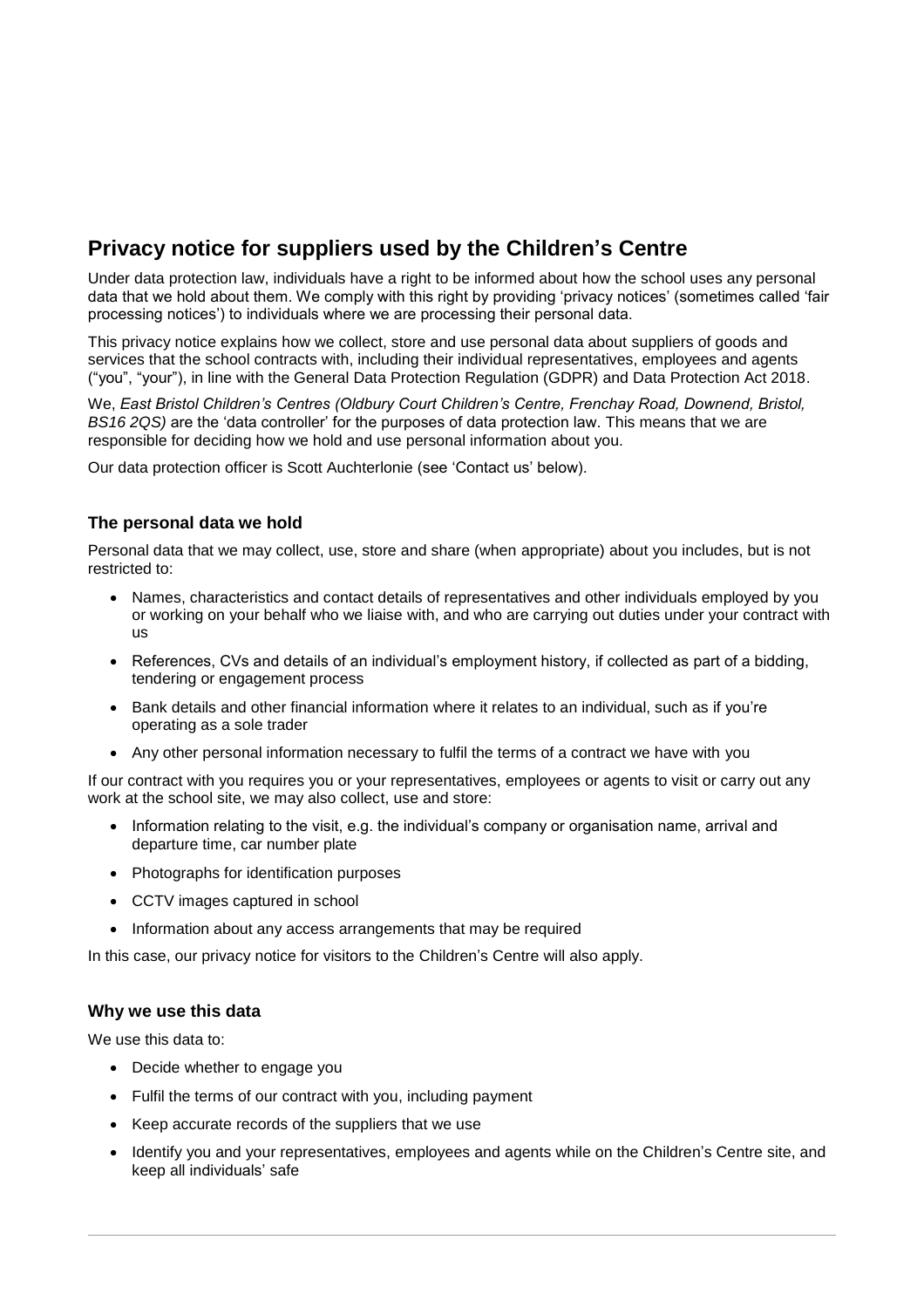- Keep children and staff safe while you or your representatives, employees or agents are on the Children's Centre site
- Keep accurate records of visits to the Children's Centre

### **Our lawful basis for using this data**

We only collect and use your personal information when the law allows us to. Most commonly, we use it where we need to:

- Fulfil a contract we have entered into with you
- Comply with a legal obligation

Less commonly, we may also use this personal information where:

- We need it to perform an official task in the public interest
- We have obtained consent to use it in a certain way
- We need to protect an individual's vital interests (save someone's life)

Where we have obtained consent, this consent can be withdrawn at any time. We will make this clear when we ask for consent, and explain how to withdraw it.

Some of the reasons listed above for collecting and using your personal information overlap, and there may be several grounds which justify the school's use of this data.

### **Collecting this information**

Some of the information we collect from you is mandatory, and in some cases it is optional.

Whenever we seek to collect personal information from you, we make it clear whether providing it is mandatory or optional. If it is mandatory, we will explain the possible consequences of not complying.

We will only collect the data that we need in order to fulfil our purposes, which are set out above.

### **How we store this data**

Where personal information is relevant to our contract with you, we keep it according to our record retention schedule/records management policy and our statutory obligations.

We also keep personal information about you, your representatives, employees and agents whenever you/they visit our school. We may keep it beyond the visit if this is necessary in order to comply with our legal obligations.

Our record retention schedule/records management policy sets out how long we keep this information.

#### [https://www.bristol.gov.uk/documents/20182/33519/Retention+schedule/1cda1000-5009-452f-83e5-](https://www.bristol.gov.uk/documents/20182/33519/Retention+schedule/1cda1000-5009-452f-83e5-22578e8305be) [22578e8305be](https://www.bristol.gov.uk/documents/20182/33519/Retention+schedule/1cda1000-5009-452f-83e5-22578e8305be)

We have put in place appropriate security measures to prevent your personal information from being accidentally lost, used or accessed in an unauthorised way, altered or disclosed.

We will dispose of your personal data securely when we no longer need it.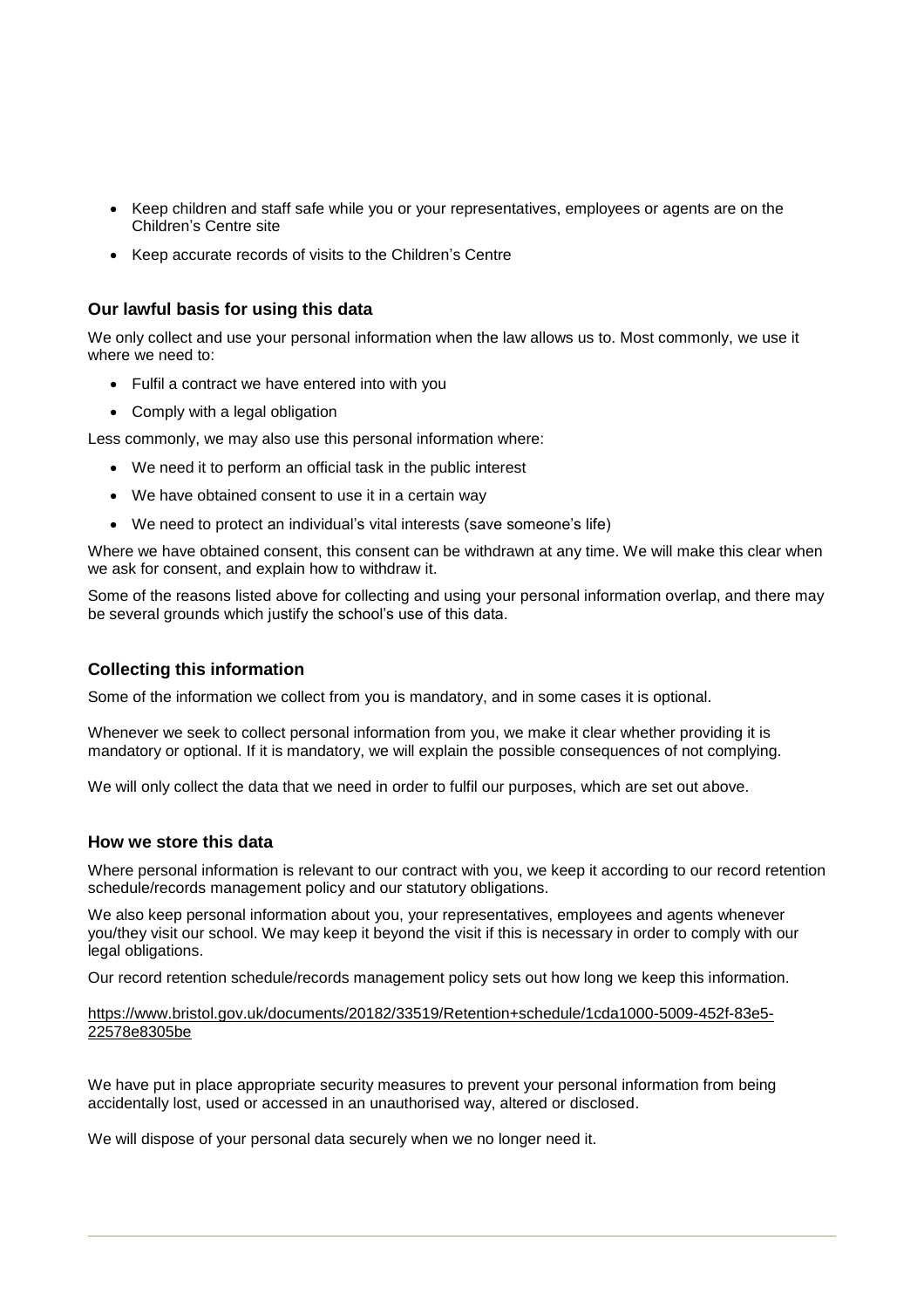# **Data sharing**

We do not share information about suppliers or their representatives, employees or agents without consent unless the law and our policies allow us to do so.

Where it is legally required, or necessary (and it complies with data protection law), we may share your personal information with:

- *Our local authority – to meet our legal obligations to share certain information with it, such as where supplier information is relevant to a safeguarding concern*
- *The Department for Education*
- *Our regulator [specify as appropriate e.g. Ofsted, Independent Schools Inspectorate]*
- *Other suppliers and service providers*
- *Central and local government*
- *Our auditors – to demonstrate that we have conducted appropriate due diligence during procurement processes*
- *Survey and research organisations*
- *Health authorities*
- *Security organisations*
- *Health and social welfare organisations*
- *Professional advisers and consultants*
- *Charities and voluntary organisations*
- *Police forces, courts, tribunals*
- *Professional bodies*

### **Transferring data internationally**

Where we transfer personal data to a country or territory outside the European Economic Area, we will do so in accordance with data protection law.

### **Your rights**

#### **How to access personal information we hold about you**

Individuals have a right to make a **'subject access request'** to gain access to personal information that the school holds about them.

If you make a subject access request, and if we do hold information about you, we will:

- Give you a description of it
- Tell you why we are holding and processing it, and how long we will keep it for
- Explain where we got it from, if not from you
- Tell you who it has been, or will be, shared with
- Let you know whether any automated decision-making is being applied to the data, and any consequences of this
- Give you a copy of the information in an intelligible form